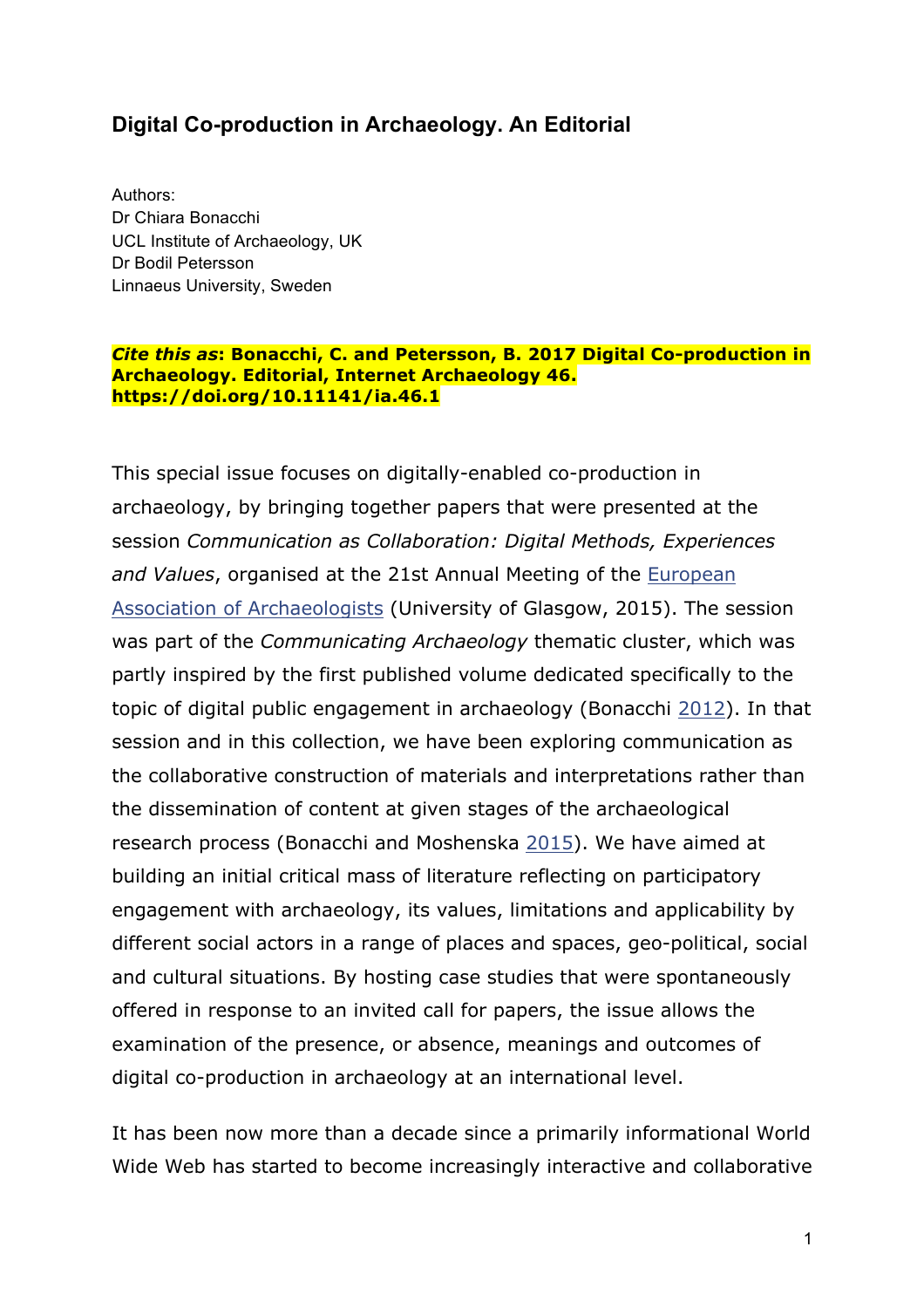(Bonacchi 2017), in line with the original vision of its inventor. Social media have permeated larger and larger pockets of contemporary society, providing new avenues for experimentation and innovation, while at the same time reinforcing many of the existing social inequalities that characterised the pre-digital world (e.g. Bonacchi 2012, 2017; Richardson 2013, 2014). Drawing on internet and information studies research, digital public archaeology has tried to understand how these inequalities form, and has helped to downplay the idea of intrinsically positive and socially progressive technological development. As a result of this work, there is now widespread acknowledgement that platforms and tools that could, from a functional point of view, facilitate cooperation and exchange, are instead often utilised to 'broadcast' messages of one type or another by organisations that are either fundamentally interested in retaining hierarchical internal and public-facing structures (Bevan 2012, Richardson 2014), or have limited capacity to support open philosophies (Beck and Neylon 2012, 479-80). Whatever the intent and no matter the resources, there will be exclusion. We are well aware of the variability of Internet usage, of the (still) relatively low number of people who resort to it for sharing or creating original content, and of the fact that certain demographics initiate or respond to specific types of digital engagement more than others (e.g. Bonacchi *et al*. 2015a, 2015b). Longer-term dynamics of injustice have also been pondered upon, such as, for example, the possibility that a social web culture based on collaboration and aimed at democratisation might in fact lead to undermining basic workers' rights (Perry and Beale 2015; Sheehan 2017; Williamson 2016).

Yet, we are here and the Internet will not disappear any time soon. Users are still increasing and new web platforms pop up continuously. The idea of 'prosumption' defined by Toffler at the beginning of the 1980s retains its currency (Toffler 1980), but, just as the mass media of that time, it has 'ecologically' adapted to a new media environment (Postman 1970). Twitter, to name but one example, is used as a direct medium of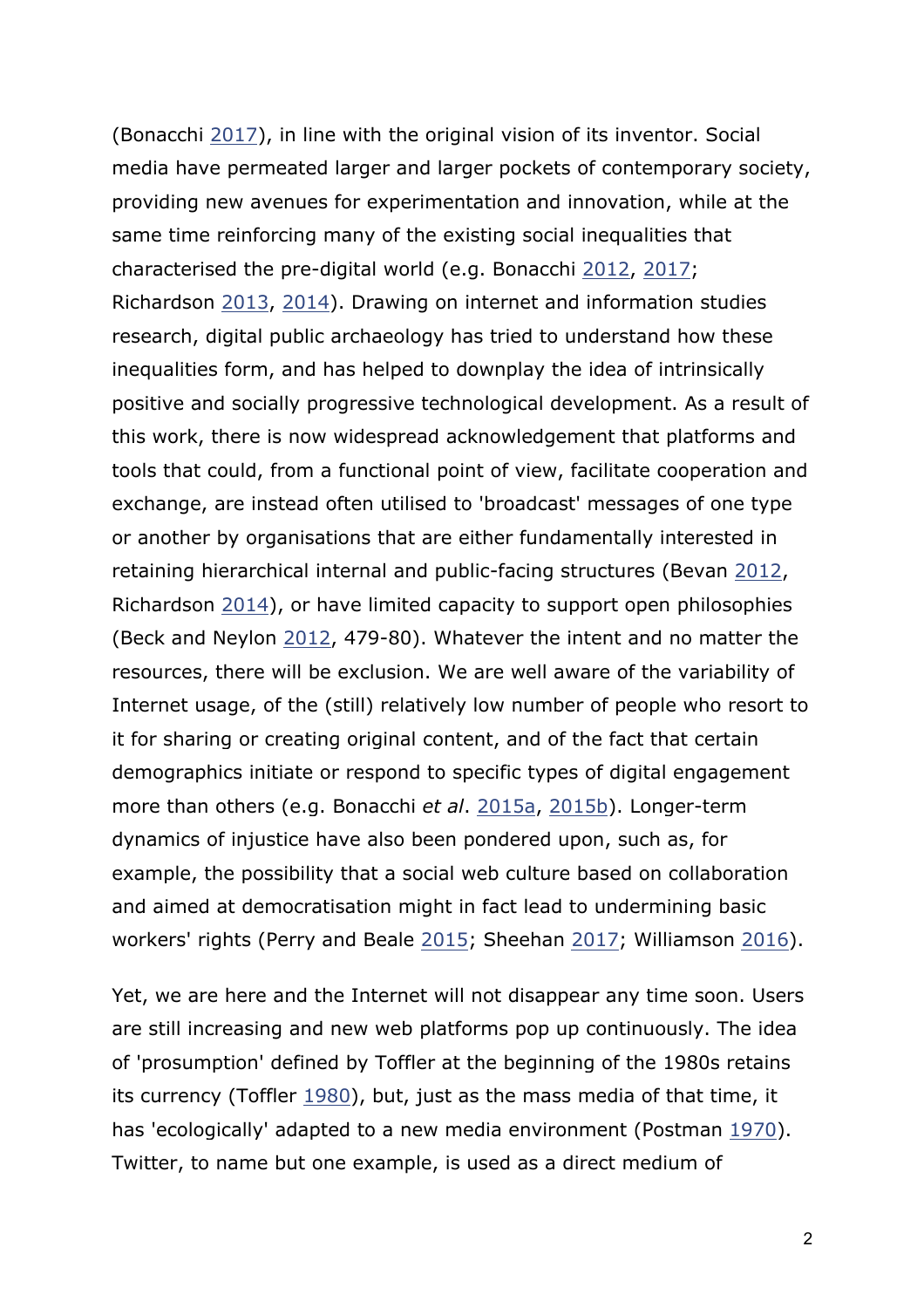communication by institutions and public *personae*. It has recently hosted public exchanges between the expertise of Mary Beard, the political influence of Arron Banks, and many citizens who have participated in the *querelle* around the supposed 'fall of the Roman Empire' for reasons related to immigration (Bank's thesis) and a similar destiny *foreseen by the politician for the European Union* (Banks 2016a, 2016b, 2016c). Never more than now, while constantly morphing, digital co-production remains topical. There is a need to go back to practice-based approaches in order to *then* re-think theory, rather than indulge in detached academic critique. Through an array of case studies and empirical evidence, this collection intends to examine how we steer both innovation and the present and futures of digital co-production in archaeology. Articles cover co-production mediated via new digital media including crowdfunding, social networking sites, blogs and virtual reality. The social actors also vary, comprising citizens working inside and outside commercial units, archaeological sites or museums, heritage-focused public bodies or higher education.

Despite the international (European) level of the conference in Glasgow, the majority of the presentations revolved around projects developed in the UK and Sweden. Certainly, the institutional affiliation of the two coorganisers and editors did play a role in shaping this pattern, but cannot be identified as the sole cause for it. We believe that the impact of recent policy changes concerning research funding and arts and culture more generally in those countries may be an additional reason. The UK in particular has witnessed a documented trend towards greater 'partnering' that started in the mid 20th century, gaining momentum during the years of the Blair Labour government and the subsequent Coalition-based and Conservative administrations (2010 to present) (Bonacchi and Willock 2016; Doeser 2015). In this context, collaborations have often been identified as means of generating social value(s), and securing resources and resilience for the higher education and cultural sectors, also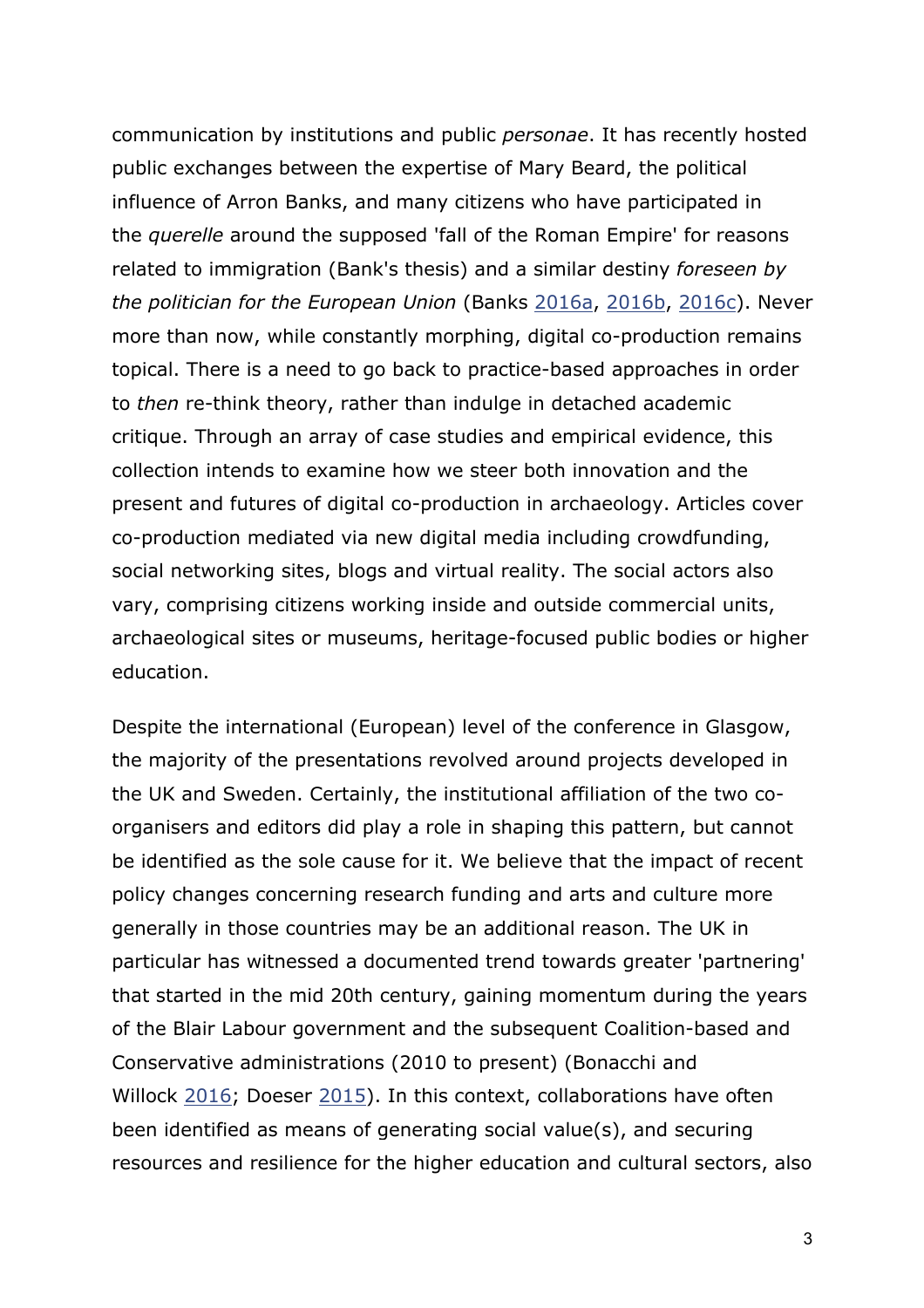in step with ideas of the Big Society. In Sweden, digital archaeology projects have been nurtured primarily by funding policies that have targeted the development of digital technologies over aspects of community involvement. But over the last few years, the Swedish National Heritage Board has started to design funding calls to support both digital archaeology and community engagement. Nevertheless, it should be noted that the focus has remained primarily on allocating public money for the digitisation of cultural resources, and the creation of digital experiences (Swedish National Heritage Board 2016, 18).

The six articles in this issue deal with non-pre-planned forms of online coproduction of knowledge, co-creation of value and place-making through digital engagement with archaeological sites and their interpretations, and the assessment of digital co-production in archaeology. The papers by Zuanni and Gruber relate to the collaborative generation of archaeological knowledge through interactions with information shared and circulated online, and with emphasis on the issue of 'virality'. Chiara Zuanni contemplates the roles of 'unintended' collaborations, whereby non-institutional partners have been contributing to shape the interpretation of the phenomenon of an Egyptian statue housed in the Manchester Museum and seemingly moving on its own accord. Zuanni argues for museum professionals' need to 'listen' more closely to the voices of these collaborators, and uses data science approaches in order to develop a fuller understanding of online audiences. Gruber explores a similar case to the one discussed by Zuanni in a Swedish context. He examines the extent to which social media enables contract archaeologists to interact with the public, and as a result of selecting sensationalised information, highlights the agency that journalists retain in determining the kind of narrative that becomes viral.

Both Papmehl-Dufay and Söderström and Duffy and Popple concentrate on the co-production of interpretations of archaeological sites, prioritising physically local communities as partners but not excluding international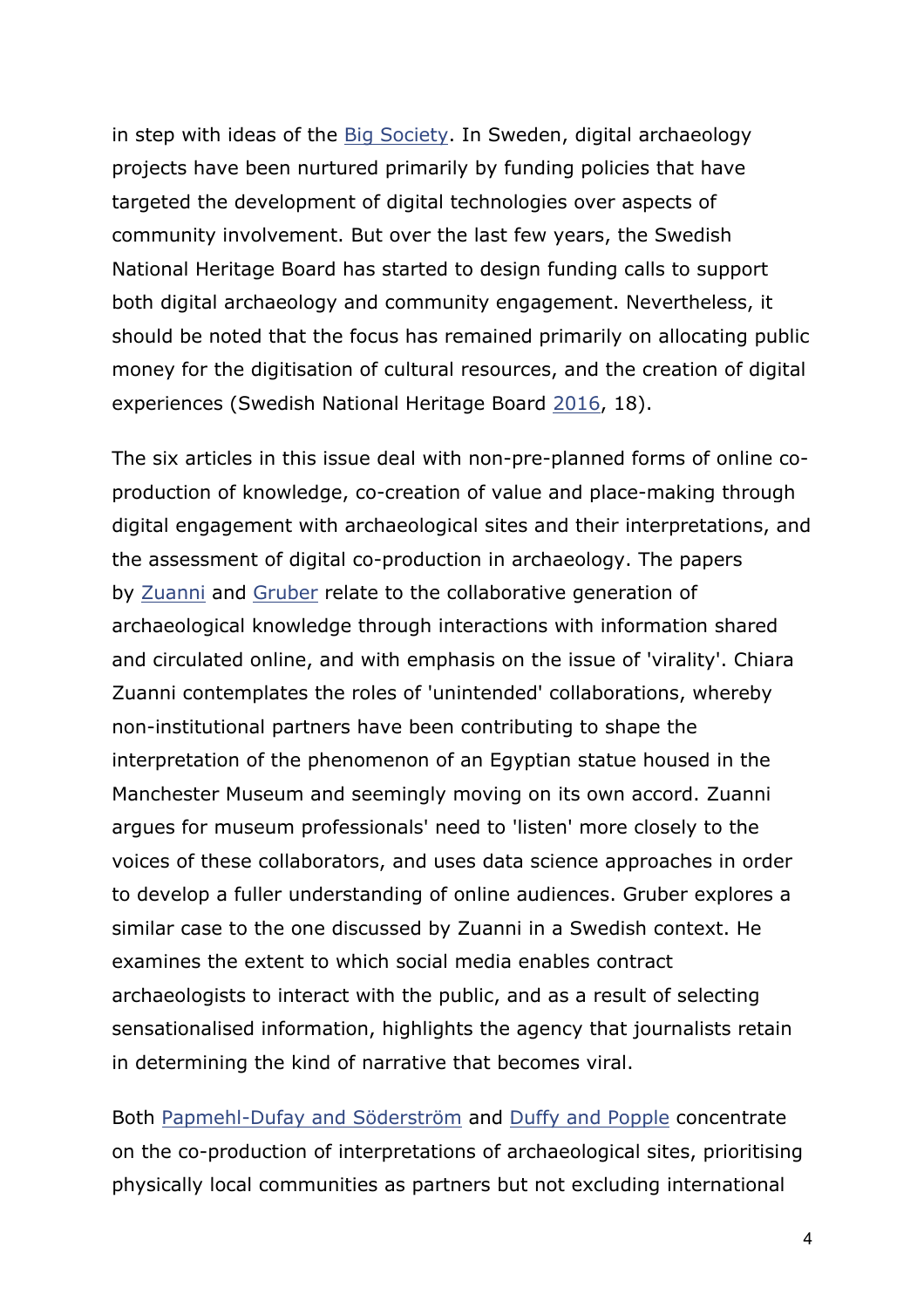ones. Papmehl-Dufay and Söderström present a case study where crowdfunding and other forms of digital engagement were used to raise awareness of the Iron Age ring fort of Sandy borg in Sweden. The authors consider the impact of the digital divide on the crowdfunding initiative and the importance of integrating it with offline methods to collect donations. Papmehl-Dufay and Söderström argue for the need to bear audience diversity in mind and to design public engagement programmes entailing digital *and* analogue components. Equally focused on the local community, Duffy and Popple bring us back to the UK to discuss participatory storytelling on the Isle of Bute, and flag the tension between some people's desire to share their own views and ideas and others preferring to just rely on experts' interpretations. Issues of upskilling and empowerment via digital media in a remote and rural Scottish territory are also explored.

The final two pieces offer two opposed approaches to understanding and assessing values of digitally-enabled co-production. Magali Ljungar-Chapelon's work addresses how artistic, archaeological and technological skills and research can be combined to engage audiences during a museum visit. The technique of motion capture is used to encourage visitors' physical involvement in a procession depicted on stone slabs in a Bronze Age grave setting. The ambition is not to make people feel as if they are part of a funeral procession, but rather to have them travel into a virtual world using their own body as the medium (Ljungar-Chapelon 2017). Ljungar-Chapelon calls this method *actor-spectator virtual reality* (Ljungar-Chapelon 2008) and evaluates its use in a museum context. On the other hand, The final two pieces offer two opposed approaches to understanding and assessing values of digitallyenabled co-production. Richardson and Dixon reject any evaluative framework of their Public Archaeology 2015 project, and present this initiative in their article. They highlight how the purpose of the project was to enable public archaeology as being intrinsically valuable in itself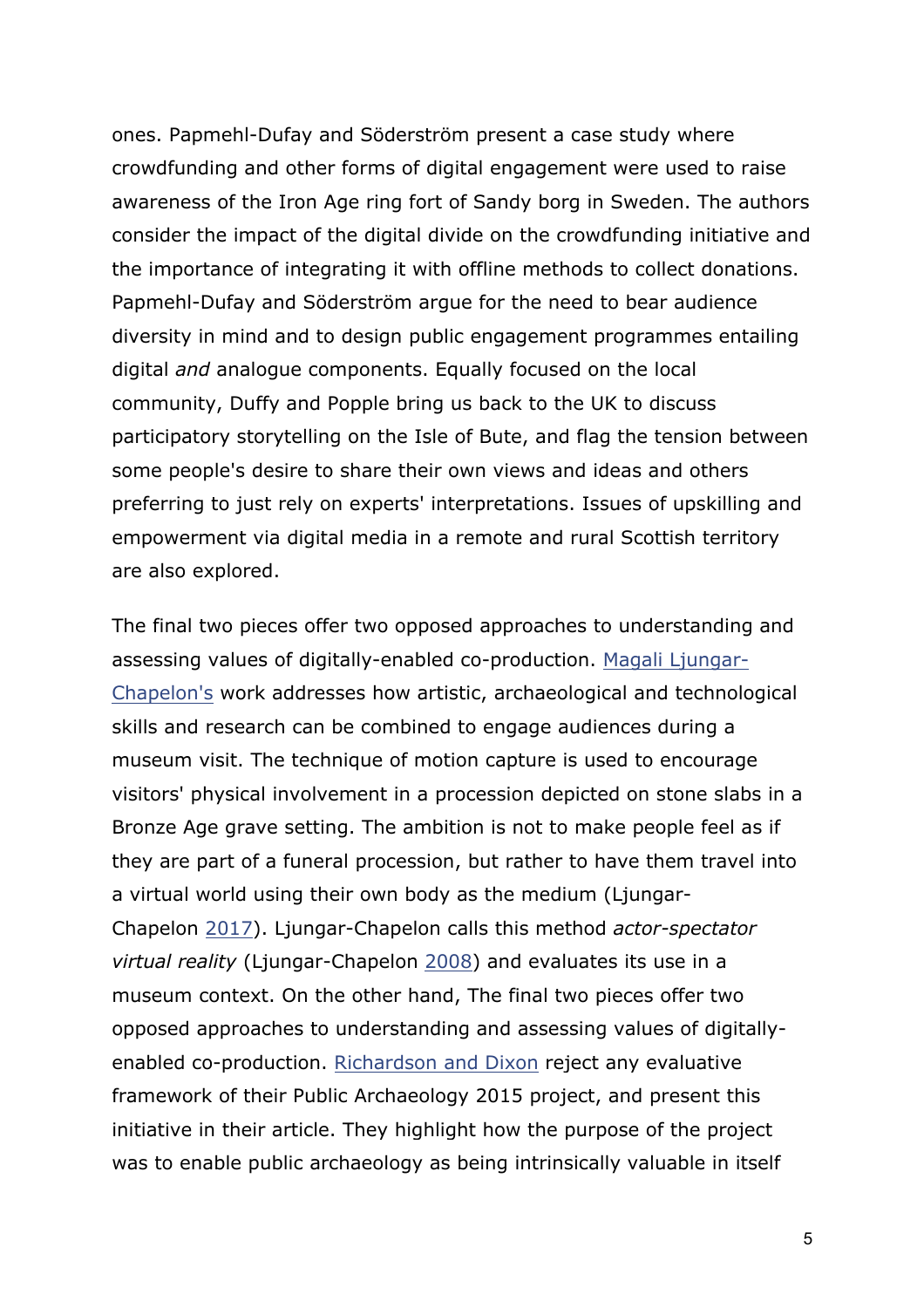and to avoid limiting its definition alongside that of terms such as public, engagement and audiences. In doing so, the authors argue that we move towards a more democratic kind of archaeology that bridges the divisions between top-down and bottom-up styles, a characteristic typical of coproduction.

# Acknowledgements

We wish to thank all participants that contributed, with interesting examples and cases, to our session *Communication as collaboration: digital methods, experiences and value* at the 21st Annual Meeting of the EAA in Glasgow. We would also like to thank the project ARKDIS, *Archaeological Information in the Digital Society*for generously supporting the open access publication of these articles in *Internet Archaeology*. Bodil Petersson's work, presented in Glasgow has also benefited from her participation in the ARKDIS project. Thanks to *Internet Archaeology* editor Judith Winters and to all the anonymous reviewers for their patience and help.

### References

Banks, A. 2016a I studied roman history extensively - you don't have a monopoly on

history!. https://twitter.com/Arron\_banks/status/805837627589066752

Banks, A. 2016b Well the "experts " I read at school believed the sacking of Rome and the break up was caused by failure to control hordes on the border

! https://twitter.com/arron\_banks/status/805839642121605120?lang=en

Banks, A. 2016c True the Roman Empire was effectively destroyed by immigration. https://twitter.com/Arron\_banks/status/8055081561431285 76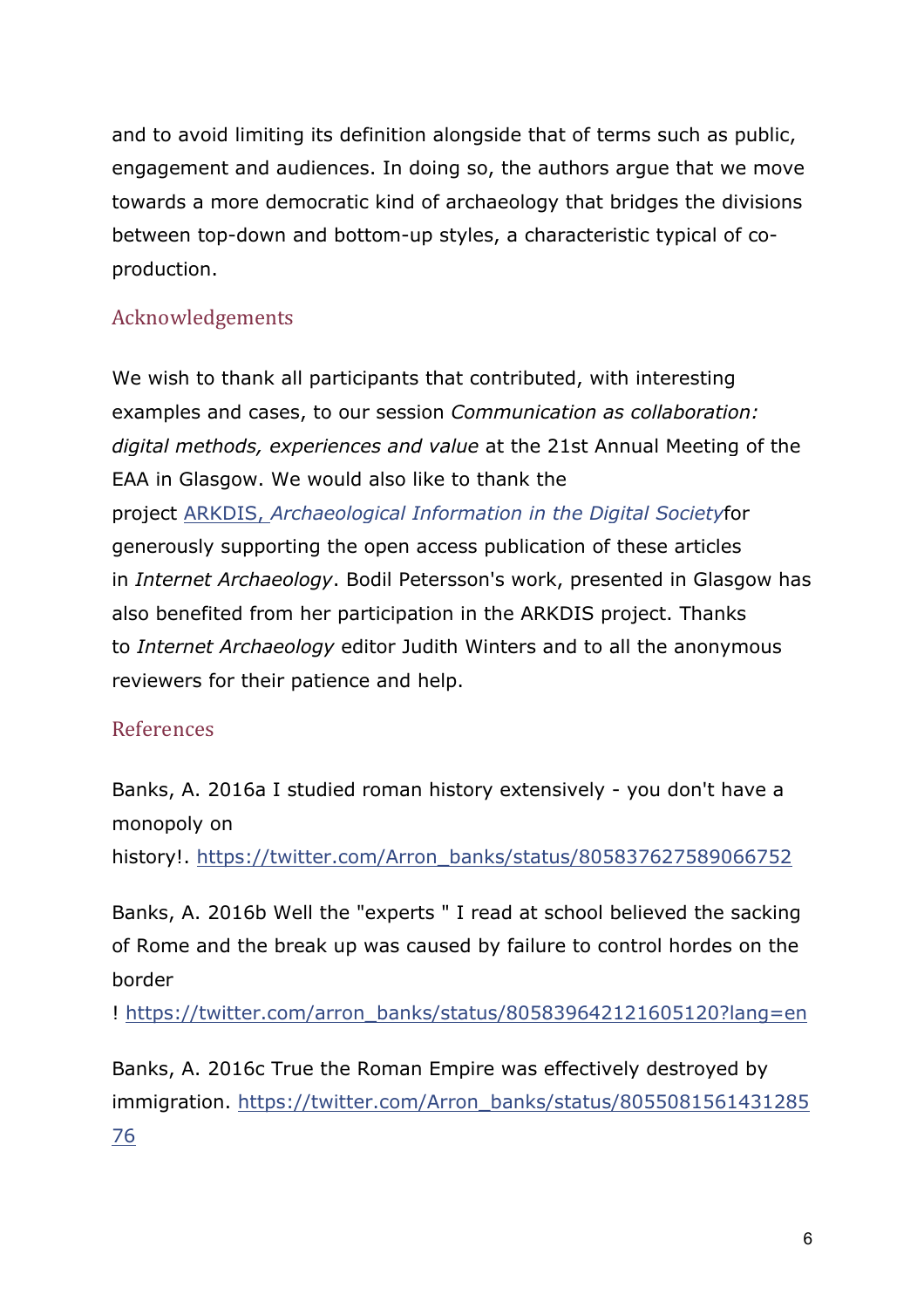Beck, A. and Neylon, C. 2012 'A vision for Open Archaeology', *World Archaeology* **44**(4): 479-

497. https://doi.org/10.1080/00438243.2012.737581

Bevan, A. 2012 'Value, authority and the open society. Some implications for digital and online archaeology' in C. Bonacchi (ed) *Archaeology and Digital Communication. Towards Strategies of Public Engagement*, London: Archetype Publications. 1-14.

Bonacchi, C. 2012 *Archaeology and Digital Communication. Towards Strategies of Public Engagement*, London: Archetype Publications.

Bonacchi, C. and Moshenska, G. 2015 'Critical Reflections on Digital Public Archaeology', *Internet Archaeology***40** https://doi.org/10.11141/ia.40.7.1

Bonacchi, C., Bevan, A., Pett, D., Keinan-Schoonbaert, A. 2015a 'Crowdand Community-fuelled Archaeology. Early Results from the MicroPasts Project' in Giligny, F., Djindjian, F., Costa, L., Moscati, P. and Robert, S. (eds) *CAA2014, 21st Century Archaeology. Concepts, Methods and Tools. Proceedings of the 42nd Annual Conference on Computer Applications and Quantitative Methods in Archaeology*, Paris. Oxford: Archaeopress. 279- 288.

Bonacchi, C., Bevan, A., Pett, D., Keinan-Schoonbaert, A. 2015b 'Experiments in Crowd-funding Community Archaeology', *Journal of Community Archaeology and Heritage* **3**(2), 184- 198. http://dx.doi.org/10.1179/2051819615Z.00000000041

Bonacchi, C. and Willock, J. 2016 *Realities and impacts of museumuniversity partnerships in England. A report for the Museum University Partnerships Initiative*https://www.publicengagement.ac.uk/sites/default/files/publicati on/mupi\_literature\_review\_and\_research\_report.pdf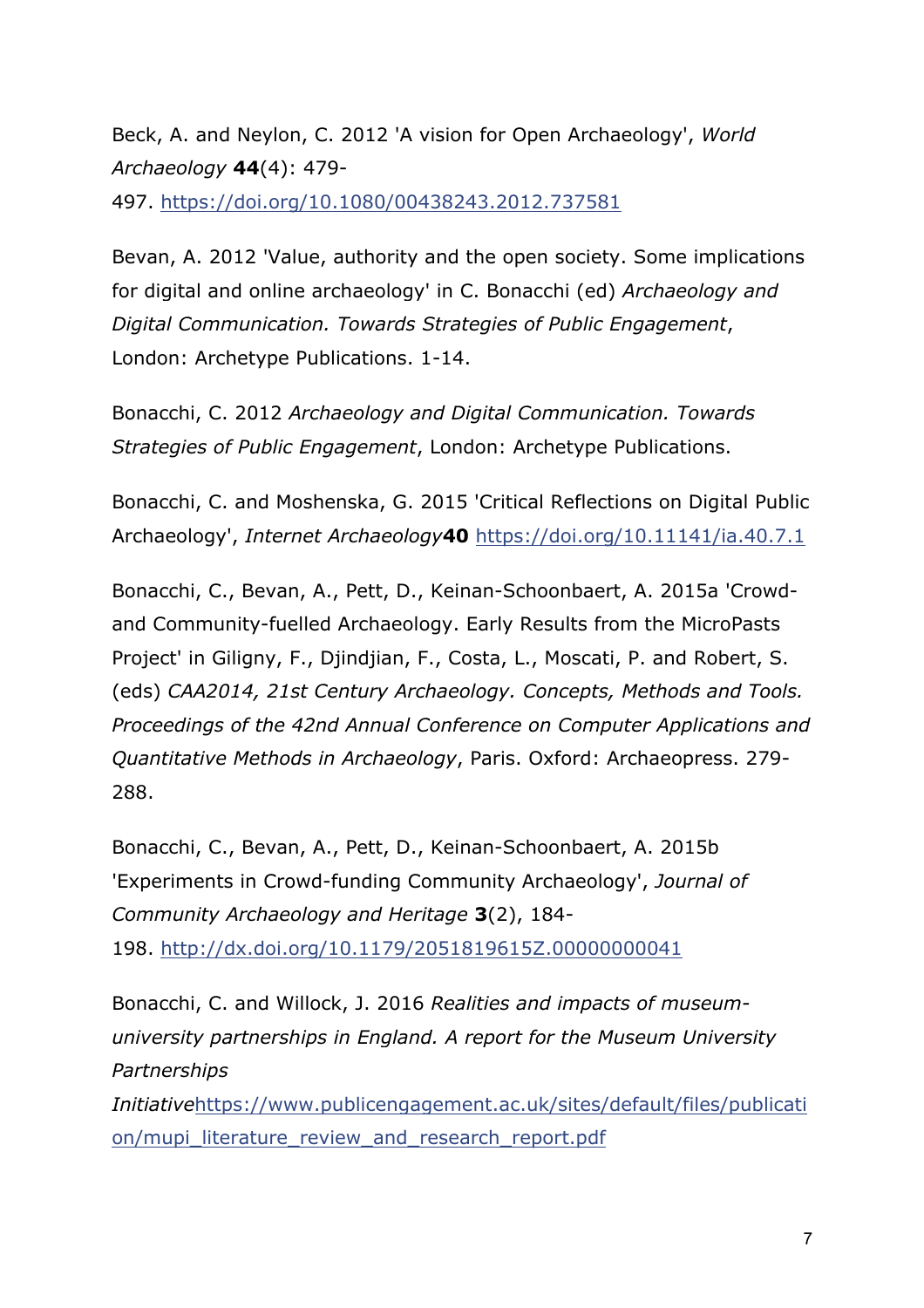Bonacchi, C. 2017 'Digital Media in Public Archaeology' in G. Moshenska (ed) *Key Concepts in Public Archaeology*, UCL Press. 60-72.

Doeser, J. 2015 'The Drive to Partner' in Ellison, J. *The Art of Partnering*, London: King's College London. 32-

38. http://www.kcl.ac.uk/cultural/culturalenquiries/partnership/index.asp x

Duffy, P.R.J. and Popple, S. 2017 'Pararchive and Island Stories: collaborative co-design and community digital heritage on the Isle of Bute', *Internet Archaeology* **46**. https://doi.org/10.11141/ia.46.4

Gruber, G. 2017 'Contract Archaeology, Social Media and the Unintended Collaboration with the Public — Experiences from Motala, Sweden', *Internet Archaeology* **46**. https://doi.org/10.11141/ia.46.5

Ljungar-Chapelon, M. 2008 *Actor-Spectator in a Virtual Reality Arts Play. Towards New Artistic Experiences in Between Illusion and Reality in Immersive Virtual Environments* Thesis submitted to Göteborg University, ISBN: 978-91-977757-1-

7. http://gupea.ub.gu.se/dspace/handle/2077/18849

Ljungar-Chapelon, M. 2017 'The Kivik Grave, Virtual Bodies in Ritual Procession Towards New Artistic Interactive Experiences for Time Travellers' in B. Petersson and C. Holtorf (eds) *The Archaeology of Time Travel – Experiencing the Past in the 21st Century*, Oxford: Archaeopress.

Ljungar-Chapelon, M. 2017 'Virtual Bodies in Ritual Procession — Digital co-production for actors and interpreters of the past', *Internet Archaeology* **46**. https://doi.org/10.11141/ia.46.6

Papmehl-Dufay and Søderstrøm 2017 'Creating Ambassadors Through Digital Media: reflections from the Sandby borg project', *Internet Archaeology* **46**. https://doi.org/10.11141/ia.46.3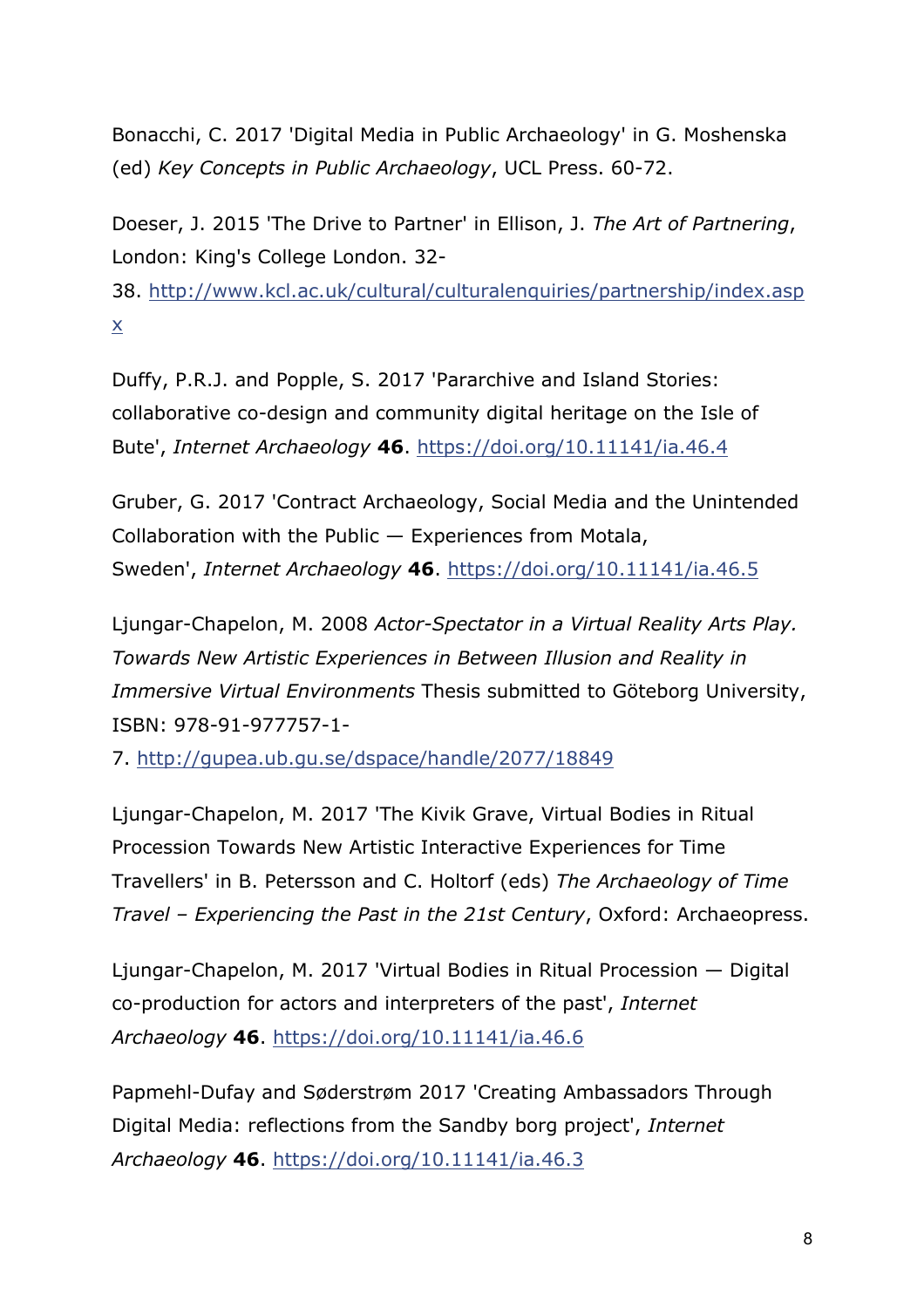Perry, S. and Beale, N. 2015 'The Social Web and Archaeology's Restructuring: Impact, Exploitation, Disciplinary Change', *Open Archaeology* **1**(1), 153-165. https://doi.org/10.1515/opar-2015-0009

Postman, N. 1970 'The reformed English curriculum' in A.C. Eurich (ed) *High School 1980: The shape of the future in American secondary education*, New York: Pitman. 160-168.

Richardson, L. 2013 'A Digital Public Archaeology?', *Papers from the Institute of Archaeology* **23**(1), 10 https://doi.org/10.5334/pia.431

Richardson, L. 2014 'Understanding Archaeological Authority in a Digital Context', *Internet Archaeology* **38**https://doi.org/10.11141/ia.38.1

Richardson, L-J. and Dixon, J. 2017 'Public Archaeology 2015: Letting public engagement with archaeology 'speak for itself'', *Internet Archaeology* **46**. https://doi.org/10.11141/ia.46.7

Sheehan, K.B. 2017 'Crowdsourcing research: Data collection with Amazon's Mechanical Turk', *Communication Monographs* https://doi.org/10.1080/03637751.2017.1342043

Swedish National Heritage Board 2016 *Riksantikvarieämbetets FoUprogram 2017–2021 för kulturarv och kulturmiljö*, Stockholm: Riksantikvarieämbetet/Swedish National Heritage Board.

Toffler, A. 1980 *The Third Wave*, New York. Bantam Books.

Williamson, V. 2016 'On the Ethics of Crowdsourced Research', *PS: Political Science and Politics* **46**(1): 77- 81. https://doi.org/10.1017/S104909651500116X

Zuanni, C. 2017 'Unintended Collaborations: interpreting archaeology on social media', *Internet Archaeology***46**. https://doi.org/10.11141/ia.46.2